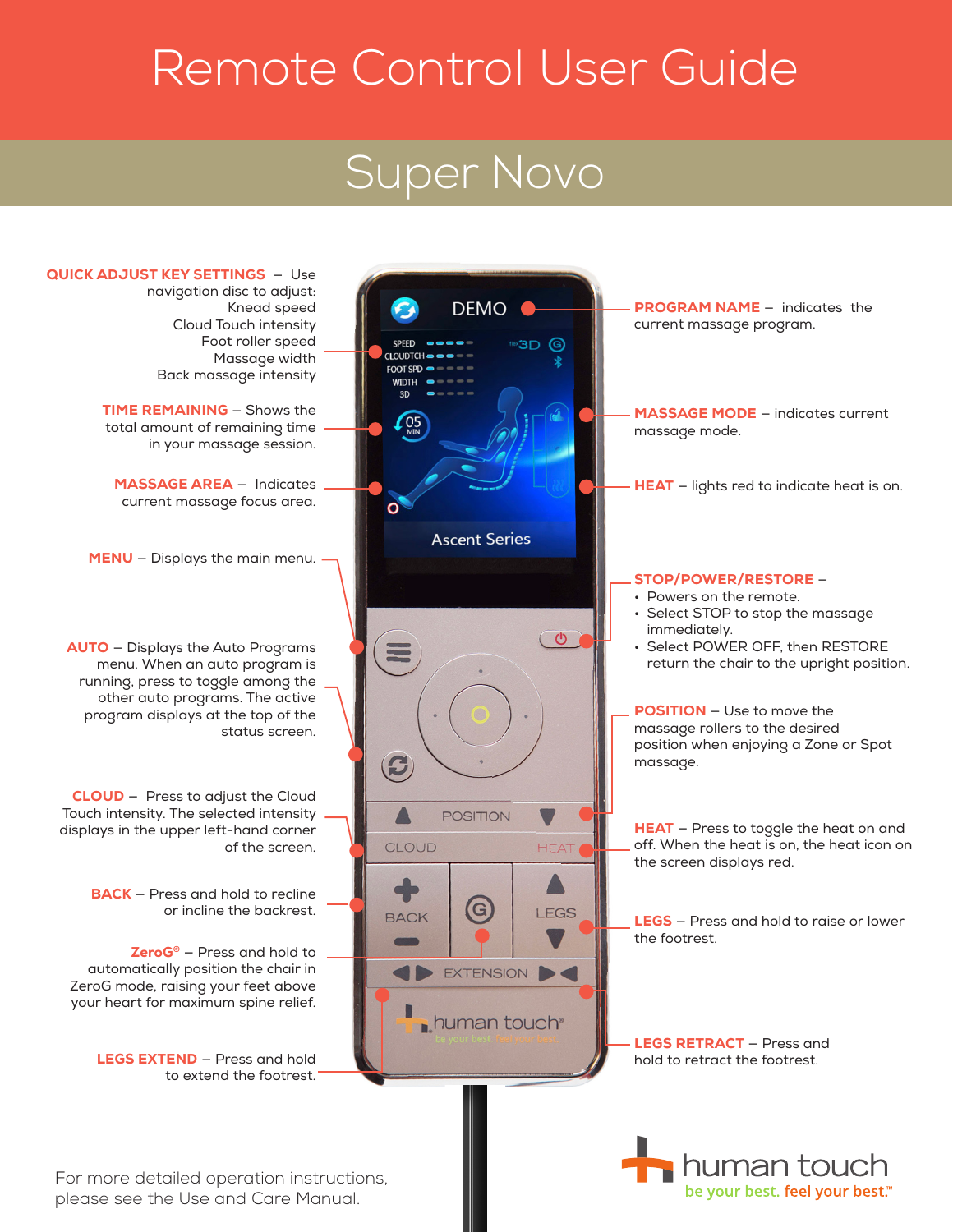#### FAST-ACCESS CONTROLS PERFORM KEY FUNCTIONS EFFORTLESSLY



ROTATE CLOCKWISE SLIGHTLY — stepped incline ROTATE COUNTER-CLOCKWISE SLIGHTLY — stepped recline